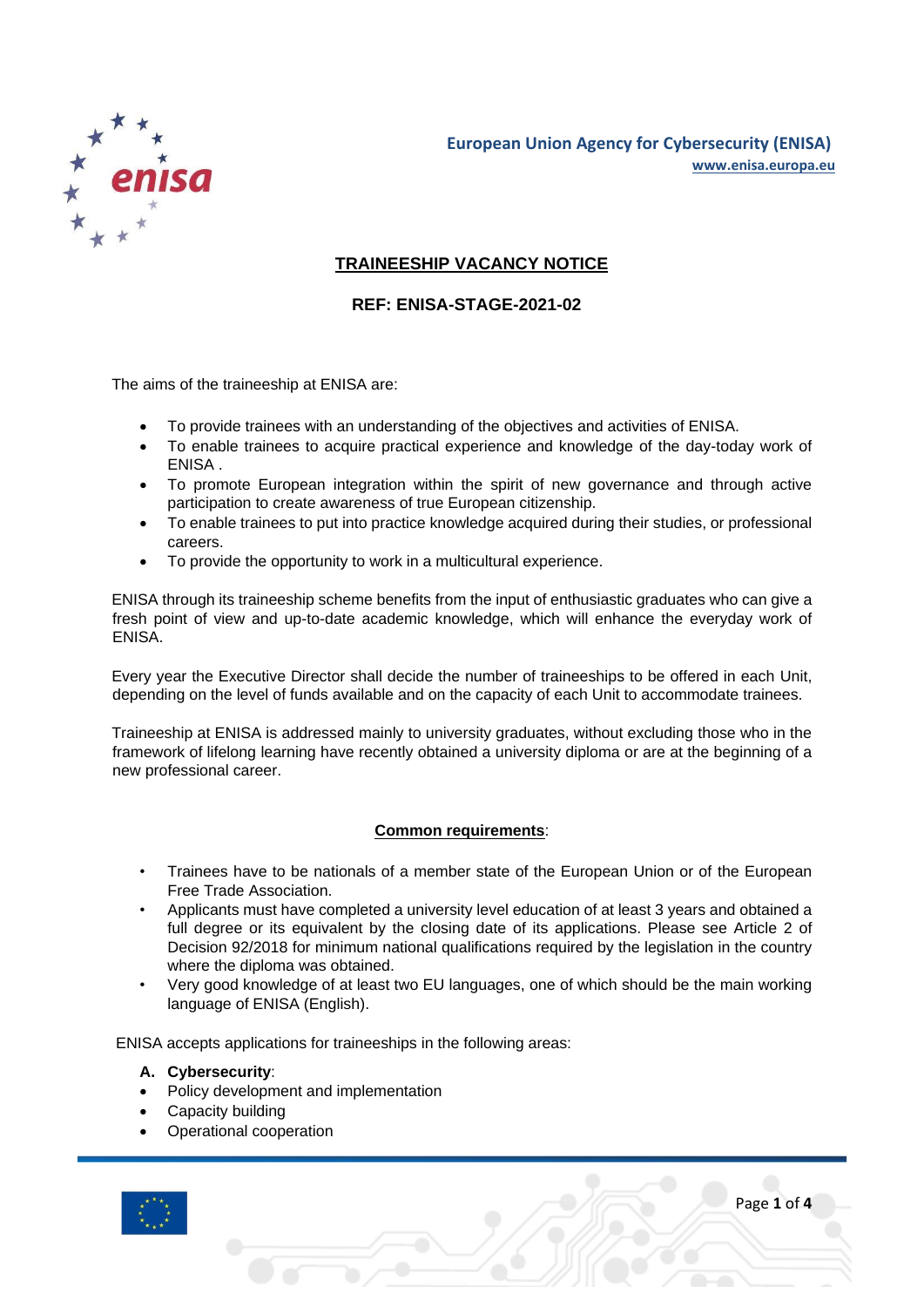- Market, certification and standardisation
- Knowledge and information
- Research and innovation
- Awareness raising and education
- International cooperation

# **B. General administration and policy:**

- General Administration
- Finance
- Human Resources Management
- Audit and Control
- Legal
- Information Technology
- Policy support
- **Communications**

# 1. Traineeship support within Cybersecurity:

- Support tasks in any of the cybersecurity areas covered by the Agency.
- Collect and correlate cybersecurity specific information.
- Analyse and assess of specific cybersecurity items based on open source intelligence.
- Drafting notes on cybersecurity topics.
- Assist in the organisation of events for the implementation of the ENISA work programme.
- Perform any other tasks according to the needs and priorities of ENISA.
- 2. Traineeship support within Finance:
	- Assist in financial procedures, including public procurement.
	- Support the organisation of data.
	- Support internal communications and interactions with stakeholders.
	- Perform any other tasks according to the needs and priorities of ENISA.
- 3. Traineeship support within Human Resources Management:
	- Support the HR processes.
	- Support the organisation of data.
	- Support internal communications and interactions with stakeholders.
	- Perform any other tasks according to the needs and priorities of ENISA.
- 4. Traineeship support within Audit and Control:
	- Support internal audits and control activities.
	- Support the organisation of data.
	- Support internal communications and interactions with stakeholders.
	- Perform any other tasks according to the needs and priorities of ENISA.
- 5. Traineeship support within Legal:
	- Support the legal activities of the Agency.

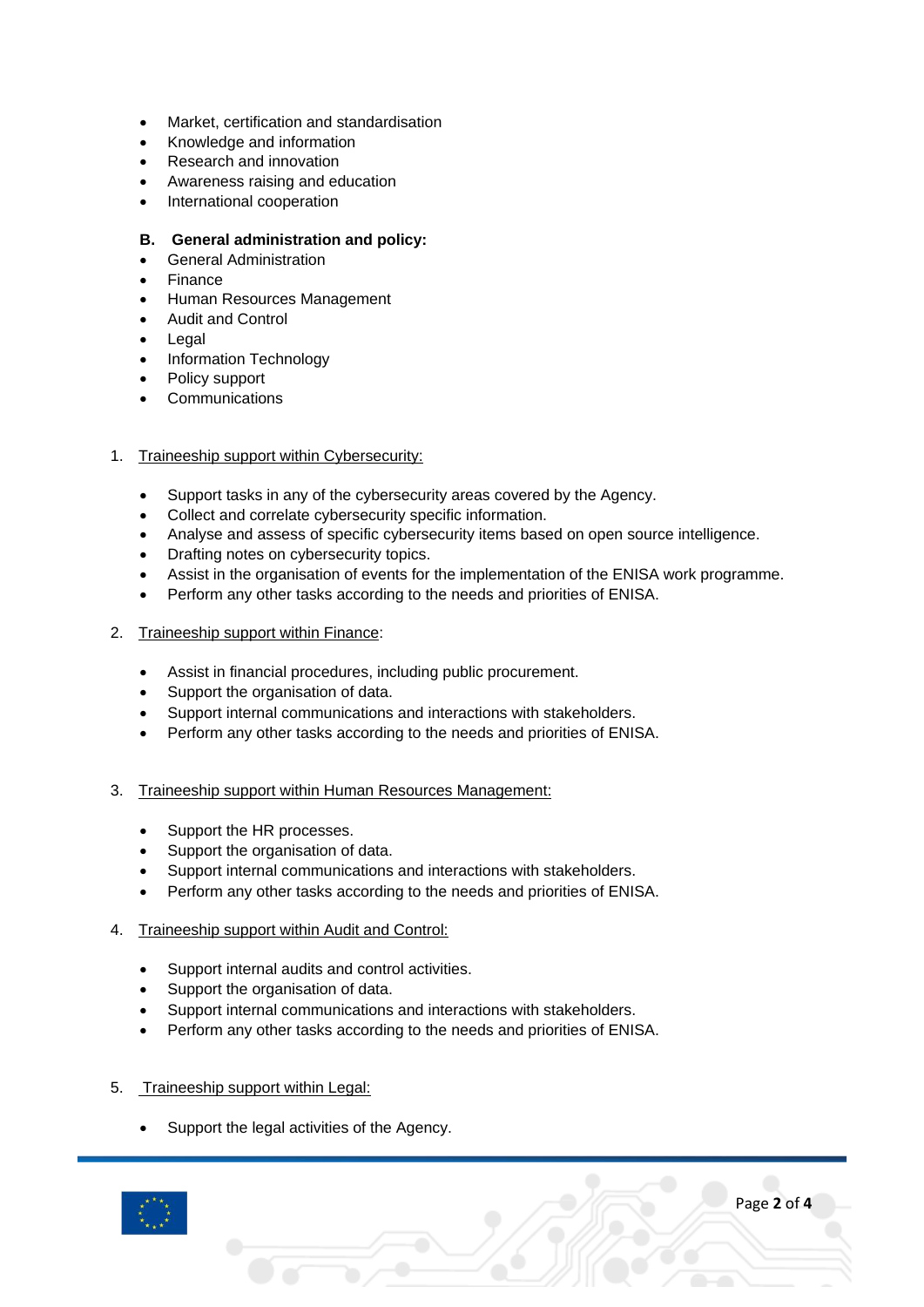- Support the organisation of data.
- Support with drafting legal notes, decisions, rules, presentations etc.
- Perform legal research on topics related to Agency activities.
- Support internal communications and interactions with stakeholders.
- Perform any other tasks according to the needs and priorities of ENISA.
- 6. Traineeship support within Information Technology:
	- Support the IT functions of the Agency.
	- Support the organisation of data.
	- Support internal communications and interactions with stakeholders.
	- Perform any other tasks according to the needs and priorities of ENISA.
- 7. Traineeship support within Policy:
	- Support with the analyse and drafting of policy documents.
	- Support the organisation of data.
	- Perform research on topics related to the Agency activities.
	- Support internal communications and interactions with stakeholders.
	- Perform any other tasks according to the needs and priorities of ENISA.
- 8. Traineeship support within Communications:
	- Support with communication activities.
	- Support with organisation of events.
	- Support internal communications and interactions with stakeholders.
	- Perform any other tasks according to the needs and priorities of ENISA.

Starting date: The starting date of the traineeship will be determined by the Agency according to its needs and budget availability.

The traineeships are open for a period of 6 months with one possible renewal period of a further six months.

Only those applicants that have not participated in other traineeships organised by either the European Commission or any of the European Union Institutions or Agencies will be eligible to participate.

# **For an application to be valid candidates shall:**

- Use the PDF application form related to the position you want to apply. The form is available on ENISA career website. The format of the PDF application must not be changed and filled accordingly to the instructions. The application must be submitted in English language, which is the working language of ENISA.
- Mark the application clearly as an application for a traineeship position and which profile you are applying.
- Send your application within the set deadline.
- Indicate in the subject: **SURNAME\_NAME\_2021\_02**

# **Please note that you can only apply for ONE of the profiles advertised.**

Incomplete or incorrectly filled applications will be disqualified and treated as non-eligible. Applicants that do not meet the eligibility criteria will not be considered in the assessment process.